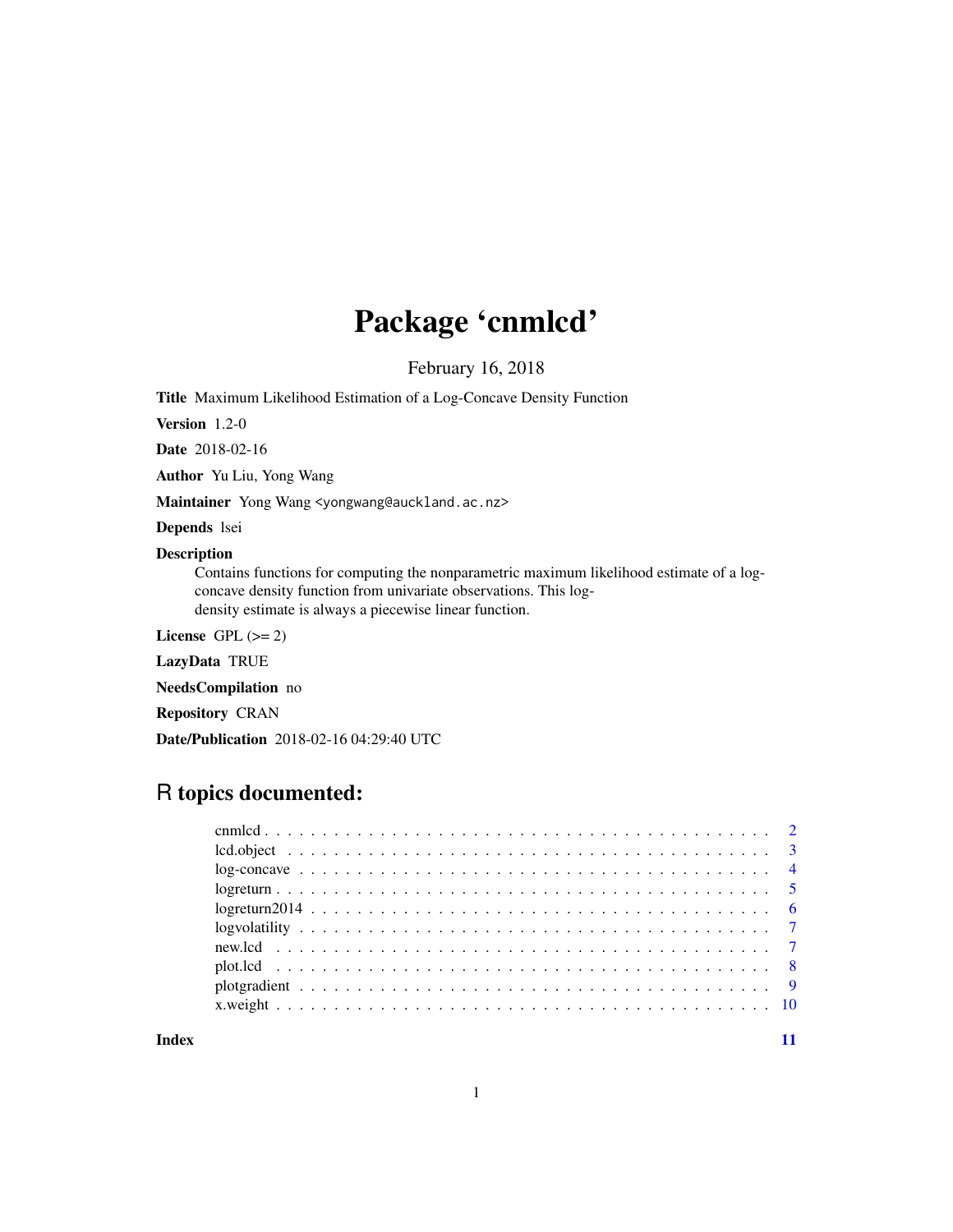<span id="page-1-1"></span><span id="page-1-0"></span>

#### Description

The function computes the nonparametric maximum likelihood estimate (NPMLE) of a log-concave density from univariate observations.

#### Usage

```
cnmlcd(x, lcd, maxit = 100, tol = 1e-06,
      plot=c("null","density","logdensity","gradient"))
```
#### Arguments

| x     | a vector storing univariate observations.                                                                                                           |
|-------|-----------------------------------------------------------------------------------------------------------------------------------------------------|
| 1cd   | an initial log-concave density function, which is an object of class "lcd".                                                                         |
| maxit | maximum number of iterations.                                                                                                                       |
| tol   | tolerance level for stopping the algorithm. Internally, it is used as the threshold<br>on the increase of the log-likelihood after each iteration.  |
| plot  | type of a plot to be created in each iteration of the algorithm. If "null", no plot<br>is produced. The argument is mainly for monitoring purposes. |

#### Details

The algorithm used to compute the NPMLE is an extension of the constrained Newton method of Wang (2007) for nonparametric mixture estimation. It guarantees to find the unique NPMLE.

The algorithm is described in Liu and Wang (2018).

#### Value

| 1 <sub>cd</sub> | the NPMLE when the algorithm successfully converges, stored as an object of<br>class "led". |
|-----------------|---------------------------------------------------------------------------------------------|
| 11              | the log-likelihood value, evaluated at the NPMLE.                                           |
|                 | num.iterations number of iterations used.                                                   |
| max.gradient    | maximum gradient value at convergence.                                                      |
| convergence     | $= 0$ , a successful convergence;                                                           |
|                 | $= 1$ , failure of convergence, likely because the number of iterations is reached.         |

#### Author(s)

Yu Liu <liu.yu@auckland.ac.nz>, Yong Wang <yongwang@auckland.ac.nz>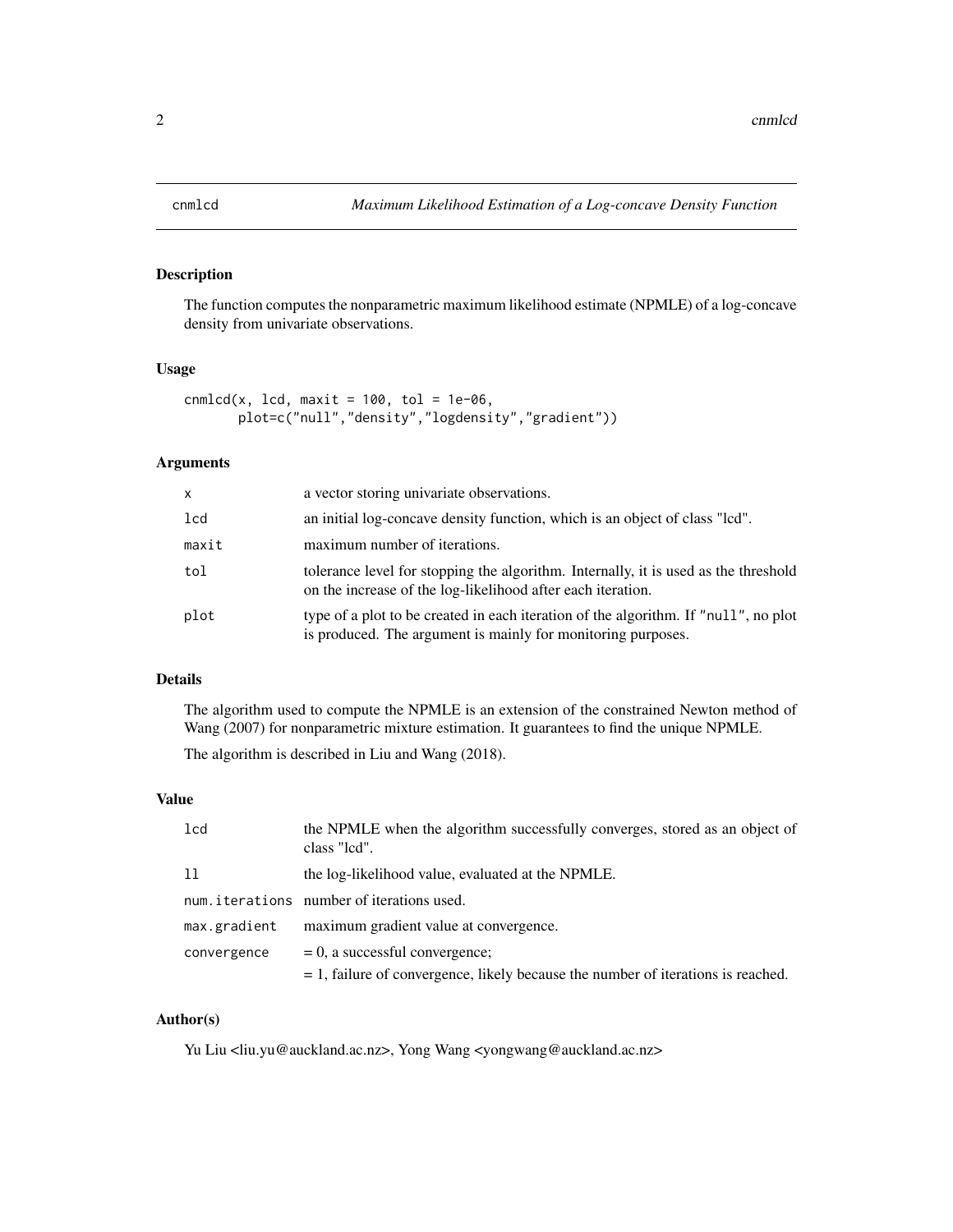#### <span id="page-2-0"></span>lcd.object 3 and 3 and 3 and 3 and 3 and 3 and 3 and 3 and 3 and 3 and 3 and 3 and 3 and 3 and 3 and 3 and 3 and 3 and 3 and 3 and 3 and 3 and 3 and 3 and 3 and 3 and 3 and 3 and 3 and 3 and 3 and 3 and 3 and 3 and 3 and 3

#### References

Wang, Y. (2007). On the fast computation of the nonparametric maximum likelihood estimate of a mixing distribution. Journal of the Royal Statistical Society, Series B, 69, 185-198.

Liu, Y. and Wang, Y. (2018). A Fast Algorithm for Univariate Log-concave Density Estimation. *Australia & New Zealand Journal of Statistics* (To appear).

#### Examples

```
## Normal density
x = rnorm(1000)(r = \text{cmnld}(x))## Log-likelihood values at the NPMLE
r$ll
logLik(r$lcd, x)
## Density or log density plot
plot(r$lcd)
plot(r$lcd, x)
plot(r$lcd, x, log = TRUE)
## Density function of the Log-concave distribution
dlcd(-4:4, r$lcd)
## Estimation from log-return data
data(logreturn)
r = cnmlcd(logreturn)
plot(r$lcd, logreturn)
plot(r$lcd, logreturn, log = TRUE)
## Estimation for log-volatility data
data(logvolatility)
r = cnmlcd(logvolatility)
plot(r$lcd, logvolatility)
```
lcd.object *Class* lcd

#### <span id="page-2-1"></span>Description

Class lcd is used to store a log-concave density function (f), where the log-density is given by a piecewise linear function.

#### Details

Given an lcd object, the density function is defined by

$$
f(x; \alpha, \boldsymbol{\theta}, \boldsymbol{p}, L, U) = \frac{1}{C} e^{\alpha (x - L) - \sum_{j=1}^{m} p_j (x - \theta_j)} , \text{ for } x \in [L, U],
$$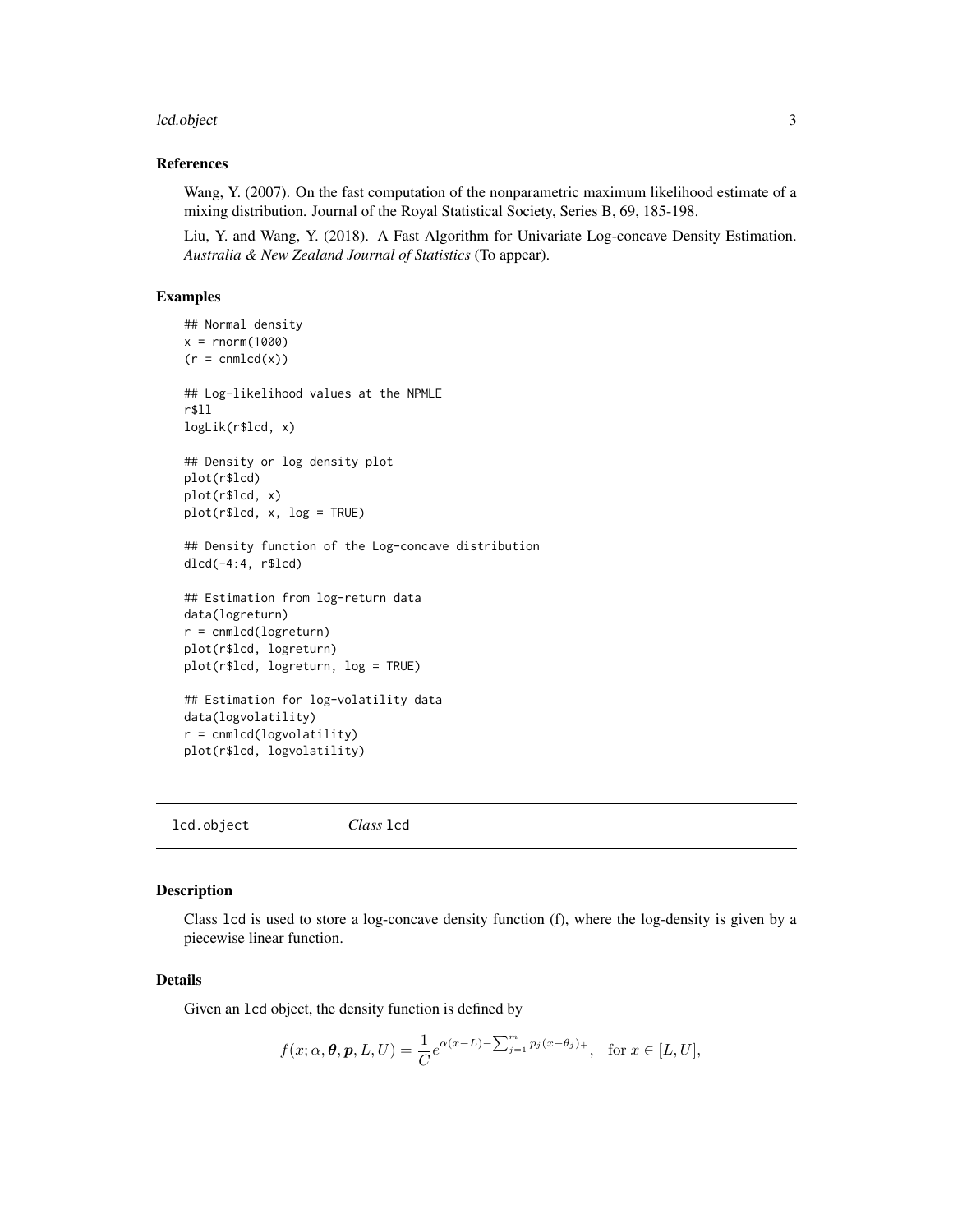<span id="page-3-0"></span>where  $C$  is the normalizing constant given by

$$
C = \int_{L}^{U} e^{\alpha(x-L) - \sum_{j=1}^{m} p_j (x-\theta_j) +} dx
$$

coef, fk, dpk and cpk can all worked out from the given parameters. They are computed when a new lcd object is created by function new.lcd() to facilitate computation when the object is used later.

#### Value

A list consisting of:

| alpha | the slope of the log-density before the first interior knot.                                                                            |  |
|-------|-----------------------------------------------------------------------------------------------------------------------------------------|--|
| C     | the normalizing constant.                                                                                                               |  |
| theta | vector of interior knots.                                                                                                               |  |
| рi    | vector of changes of slope at the interior knots.                                                                                       |  |
| lower | lower-boundary knot (L). This should be the smallest observed value.                                                                    |  |
| upper | upper-boundary knot (U). This should be the largest observed value.                                                                     |  |
| coef  | a numeric matrix with two rows, with rows 1 and 2 storing, respectively, the<br>intercepts and slopes of the log-density between knots. |  |
| fk    | density values at the lower boundary (lower) and the interior knots (theta).                                                            |  |
| dpk   | integral of $x^0$ f(x) over each interval between knots for $o = 0, 1, 2$ .                                                             |  |
| cpk   | integral of $x^0$ of $f(x)$ over each interval between the lower boundary and each<br>knot.                                             |  |

#### See Also

[cnmlcd](#page-1-1), [plcd](#page-3-1), [dlcd](#page-3-1), [new.lcd](#page-6-1).

log-concave *The Log-concave Distribution.*

#### <span id="page-3-1"></span>Description

Density and dstribution function for a log-concave distribution.

#### Usage

 $dlcd(x, lcd, log = FALSE)$ plcd(q, lcd, lower.tail = TRUE, log.p = FALSE)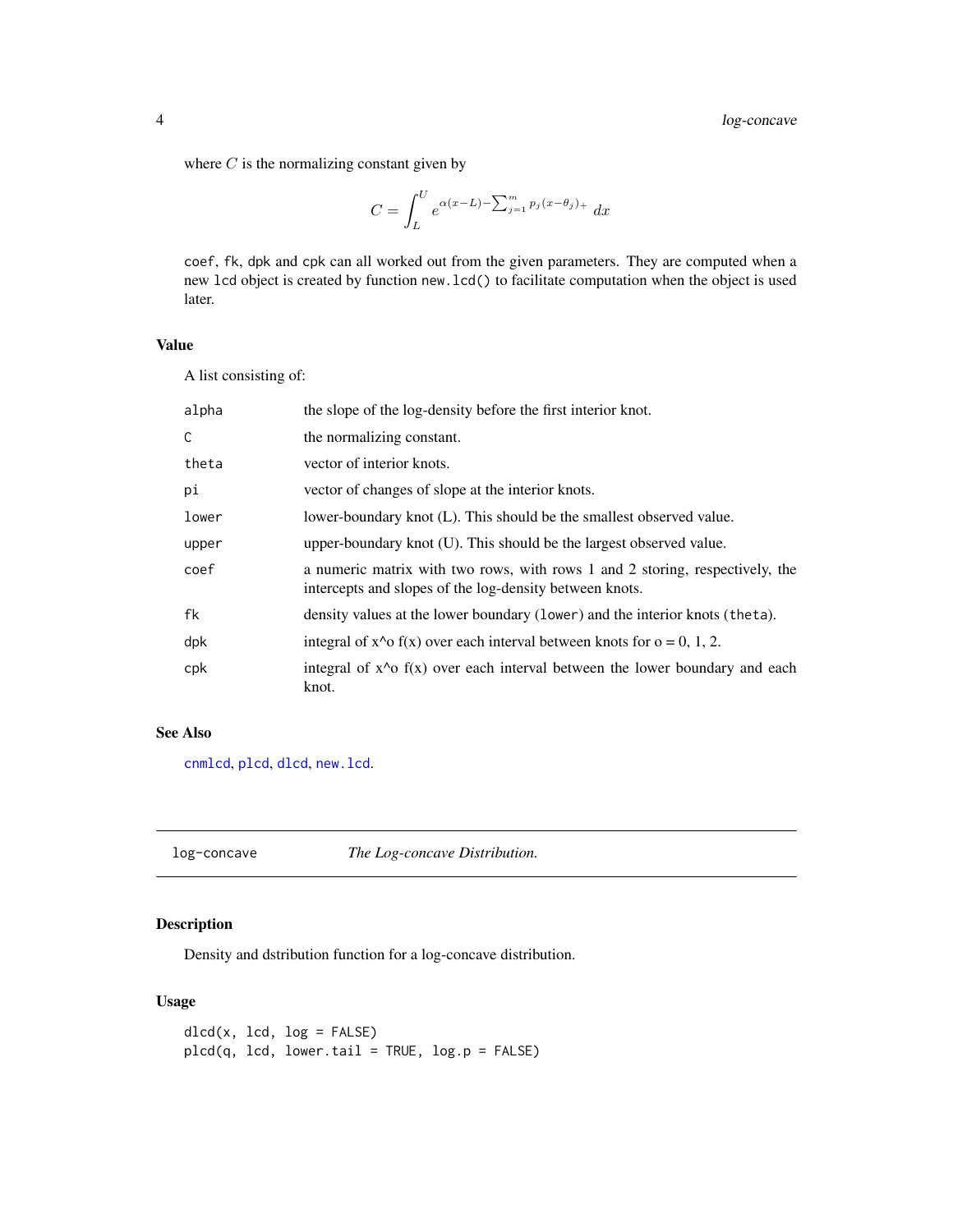#### <span id="page-4-0"></span>logreturn 55 and 55 and 55 and 55 and 55 and 55 and 55 and 55 and 55 and 55 and 55 and 55 and 55 and 55 and 55

#### Arguments

| x, q       | vector of quantiles.                                                                     |
|------------|------------------------------------------------------------------------------------------|
| lcd        | an object of class 1cd.                                                                  |
| log, log.p | logical. If TRUE, the log density or log probability values are to be returned.          |
| lower.tail | logical. If TRUE (default), probabilities are $p[X \leq q]$ ; if otherwise, $p[X > q]$ . |

#### Value

dlcd gives the density values, and plcd gives the distribution function values.

#### References

Liu, Y. and Wang, Y. (2018). A Fast Algorithm for Univariate Log-concave Density Estimation. *Australia & New Zealand Journal of Statistics* (To appear).

#### See Also

[cnmlcd](#page-1-1), [lcd](#page-2-1).

#### Examples

```
x = rnorm(1000)r = \text{cmnld}(x)dlcd(-4:4, r$lcd)
dlcd(-4:4, r$lcd, log=TRUE)
plcd(-4:4, r$lcd)
plcd(-4:4, r$lcd, lower.tail = FALSE)
```
logreturn *Daily Log-returns of S&P 500.*

#### Description

252 daily log-returns of S&P 500 from 03/01/2011 to 03/01/2012.

#### Usage

logreturn

#### Format

A vector of 252 values.

#### Source

Data retrieved from Yahoo Finance.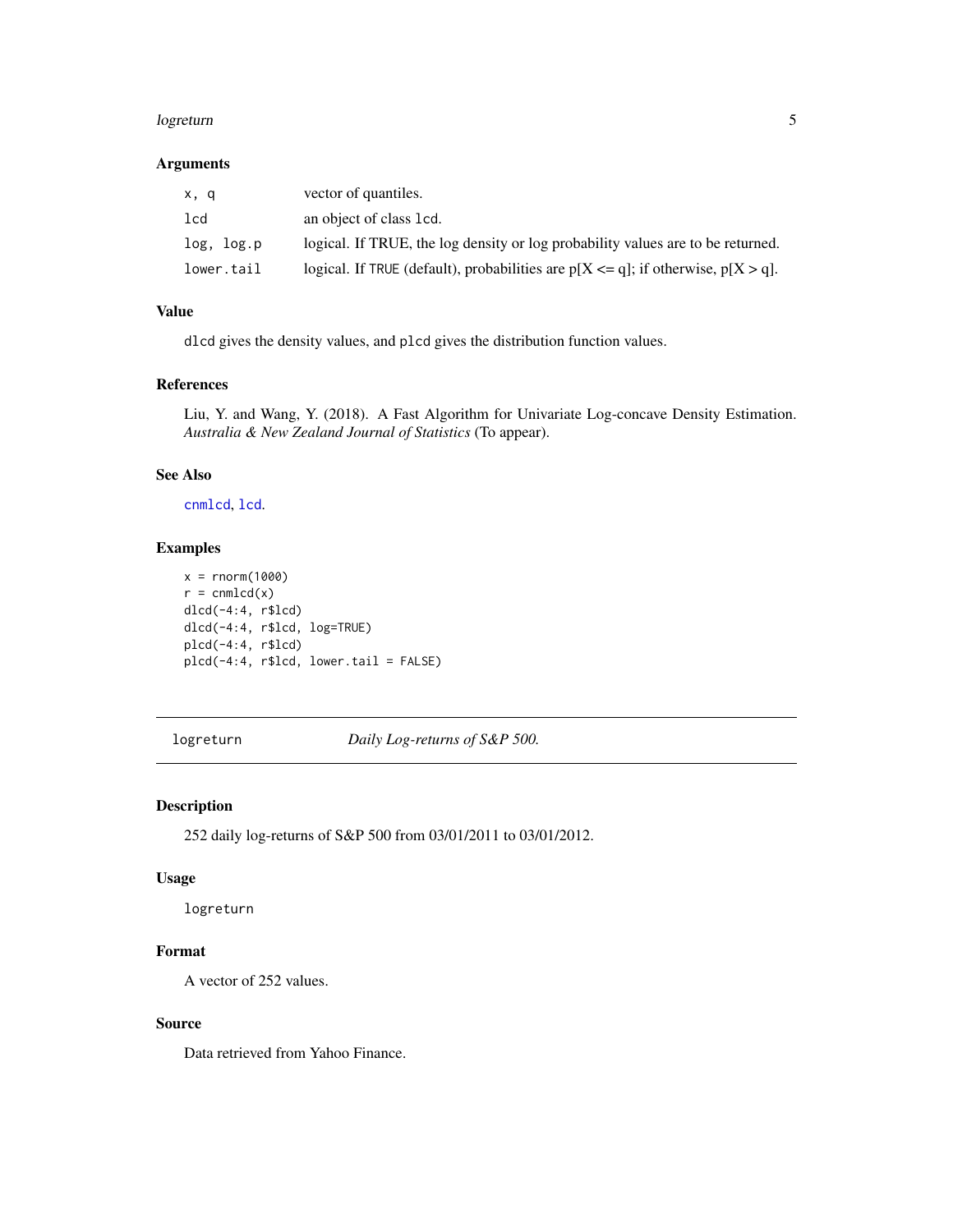#### See Also

[cnmlcd](#page-1-1), [lcd](#page-2-1).

#### Examples

```
data(logreturn)
## Computes and plots the log-concave density estimate
(r = cnmlcd(logreturn))
plot(r$lcd, logreturn) # Density
plot(r$lcd, logreturn, log=TRUE) # Log-density
plotgradient(r$lcd, logreturn) # Gradient
```
logreturn2014 *Daily Log-returns of S&P 500 in 2014.*

#### Description

252 daily log-returns of S&P 500 from 02/01/2014 to 31/12/2014.

#### Usage

logreturn2014

#### Format

A vector of 252 values.

#### Source

Data retrieved from Yahoo Finance.

#### See Also

[cnmlcd](#page-1-1), [lcd](#page-2-1).

#### Examples

```
data(logreturn2014)
## Computes and plots the log-concave density estimate
(r = cnmlcd(logreturn2014))
plot(r$lcd, logreturn2014) # Density
plot(r$lcd, logreturn2014, log=TRUE) # Log-density
plotgradient(r$lcd, logreturn2014) # Gradient
```
<span id="page-5-0"></span>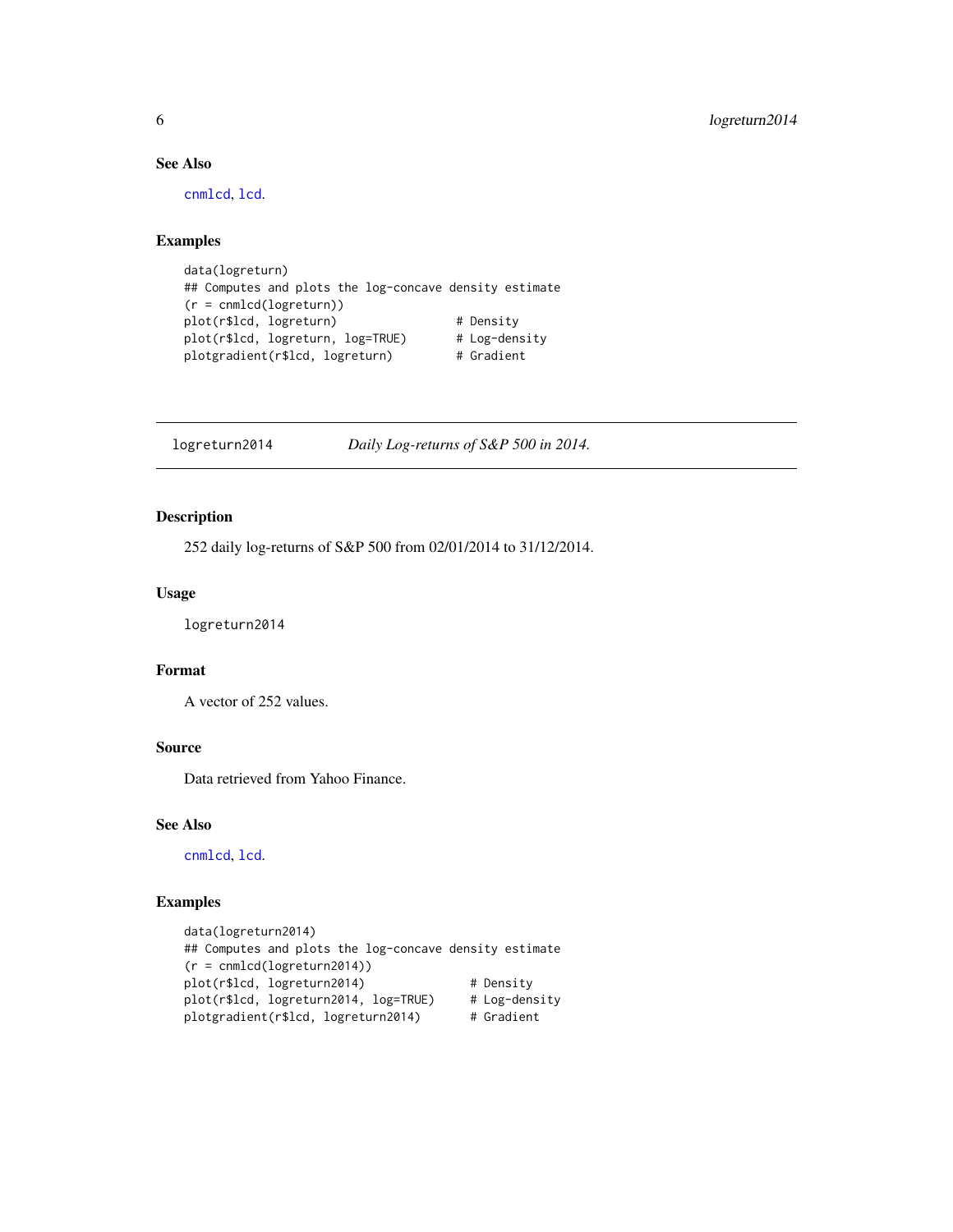<span id="page-6-0"></span>

#### Description

4783 daily log-volatilities of S&P 500 from 03/01/1995 to 03/01/2014.

#### Usage

logvolatilities

#### Format

A vector of 4786 values.

#### Source

Data retrieved from Yahoo Finance.

#### See Also

[cnmlcd](#page-1-1), [lcd](#page-2-1).

#### Examples

```
data(logvolatility)
## Computes and plots the log-concave density estimate
(r = cnmlcd(logvolatility))
plot(r$lcd, logvolatility) # Density<br>plot(r$lcd, logvolatility, log=TRUE) # Log-density
plot(r$1cd, logvolatility, log=TRUE)plotgradient(r$lcd, logvolatility) # Gradient
```
<span id="page-6-1"></span>new.lcd *Create an Object of Class "lcd"*

#### Description

Creates a new object of class "lcd".

#### Usage

new.lcd(alpha, theta = NULL, pi = NULL, lower, upper)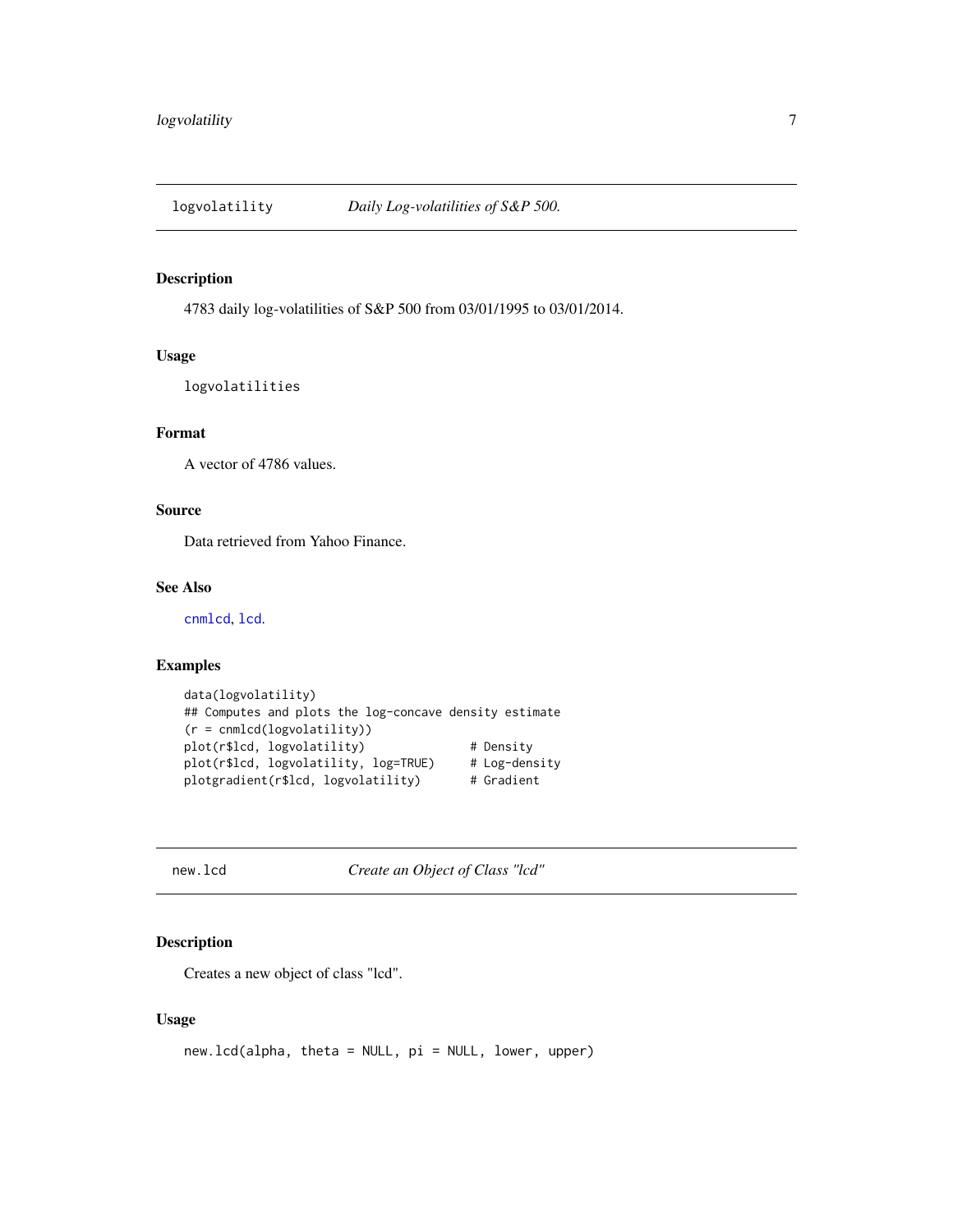#### <span id="page-7-0"></span>Arguments

| alpha | the slope of the log-density before the first interior knot.         |
|-------|----------------------------------------------------------------------|
| theta | vector of interior knots.                                            |
| рi    | vector of changes of slope.                                          |
| lower | lower-boundary knot (L). This should be the smallest observed value. |
| upper | upper-boundary knot (U). This should be the largest observed value.  |

#### Value

An object of class lcd.

#### References

Liu, Y. and Wang, Y. (2018). A Fast Algorithm for Univariate Log-concave Density Estimation. *Australia & New Zealand Journal of Statistics* (To appear).

#### See Also

[lcd](#page-2-1), [cnmlcd](#page-1-1).

#### Examples

```
## Create an object of a class "lcd"
new.lcd(alpha = 1, theta = c(2,3), pi = c(1,2), lower = 0, upper = 4)
```
plot.lcd *Plot Log-concave Density*

#### Description

Plot method for class "lcd".

#### Usage

```
## S3 method for class 'lcd'
plot(x, data, w=NULL, log=FALSE, col="blue", knotcol=col,
   border="grey", lwd=1, pch=1, main, breaks=50, ...)
```
#### Arguments

| $\mathsf{x}$ | an object of class "lcd".                                                                       |  |
|--------------|-------------------------------------------------------------------------------------------------|--|
| data         | a numeric vector storing the observations.                                                      |  |
| W            | frequencies or weights for the values in x. If NULL, w<br>$= 1$ is used for each<br>value in x. |  |
| log          | logical, indicating if the log density plot is to be plotted instead.                           |  |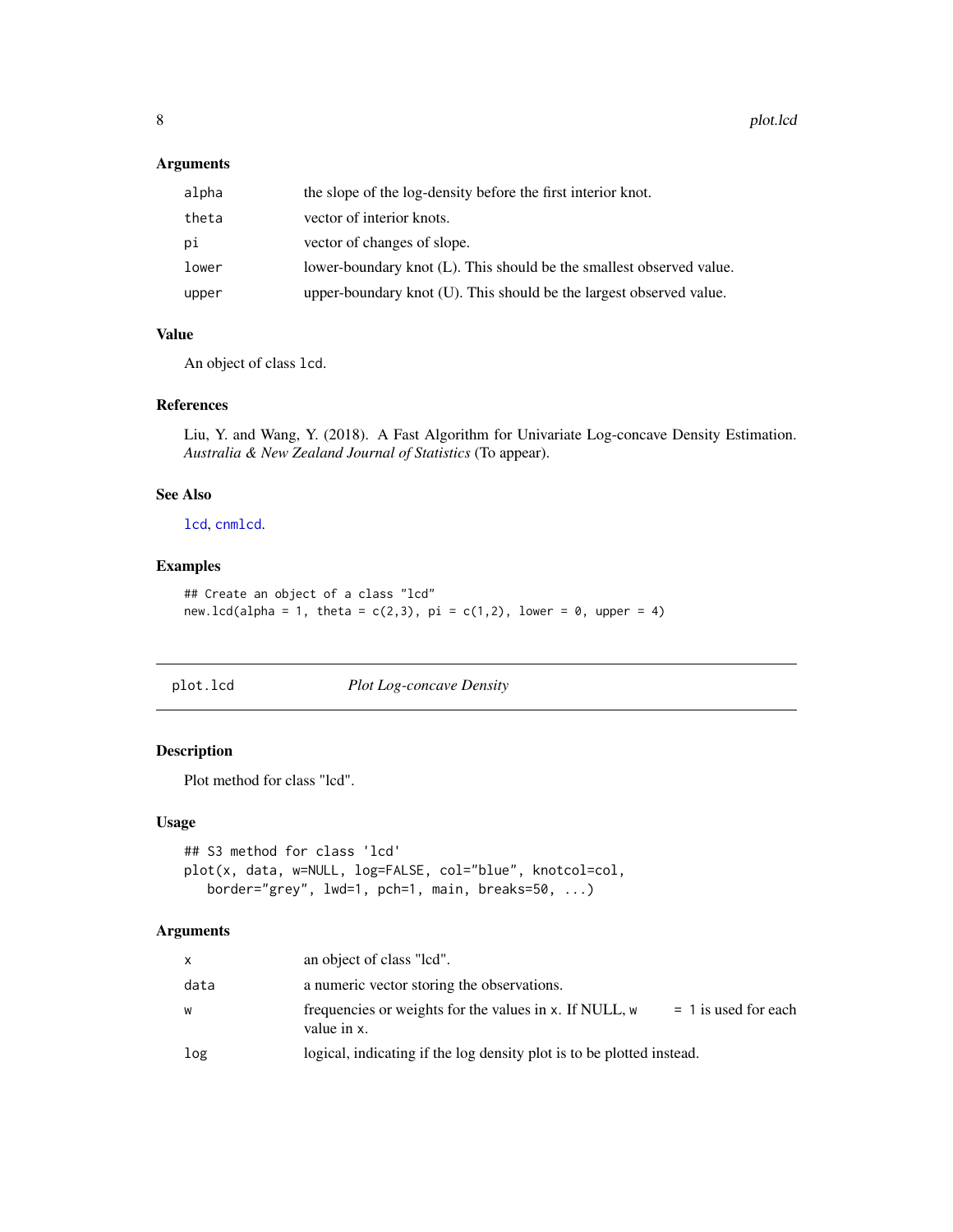#### <span id="page-8-0"></span>plotgradient 9

| col       | color of lines.                                                      |
|-----------|----------------------------------------------------------------------|
| knotcol   | color of knots.                                                      |
| border    | color for the border of histogram or log histogram.                  |
| lwd       | line width.                                                          |
| pch       | point type used for knots.                                           |
| main      | main title.                                                          |
| breaks    | number of break points used for creating histogram or log-histogram. |
| $\ddotsc$ | further arguments passed to or from other methods.                   |

#### Details

Either the density or its logarithm is plotted, depending on the value of log. Knots are shown in circles. If data is provided, the plot also includes a histgram or log-histogram for data.

#### Author(s)

Yu Liu <liu.yu@auckland.ac.nz>, Yong Wang <yongwang@auckland.ac.nz>

#### References

Liu, Y. and Wang, Y. (2018). A Fast Algorithm for Univariate Log-concave Density Estimation. *Australia & New Zealand Journal of Statistics* (To appear).

#### See Also

[cnmlcd](#page-1-1), [lcd](#page-2-1), [new.lcd](#page-6-1), [dlcd](#page-3-1).

plotgradient *Plot Gradient Curve*

#### Description

Plots the gradient curve that corresponds to a log-concave dnesity and a data set.

#### Usage

```
plotgradient(lcd, x, w = NULL, col="blue", knotcol=col, pch=1,
            lwd=1, lty=1, ...)
```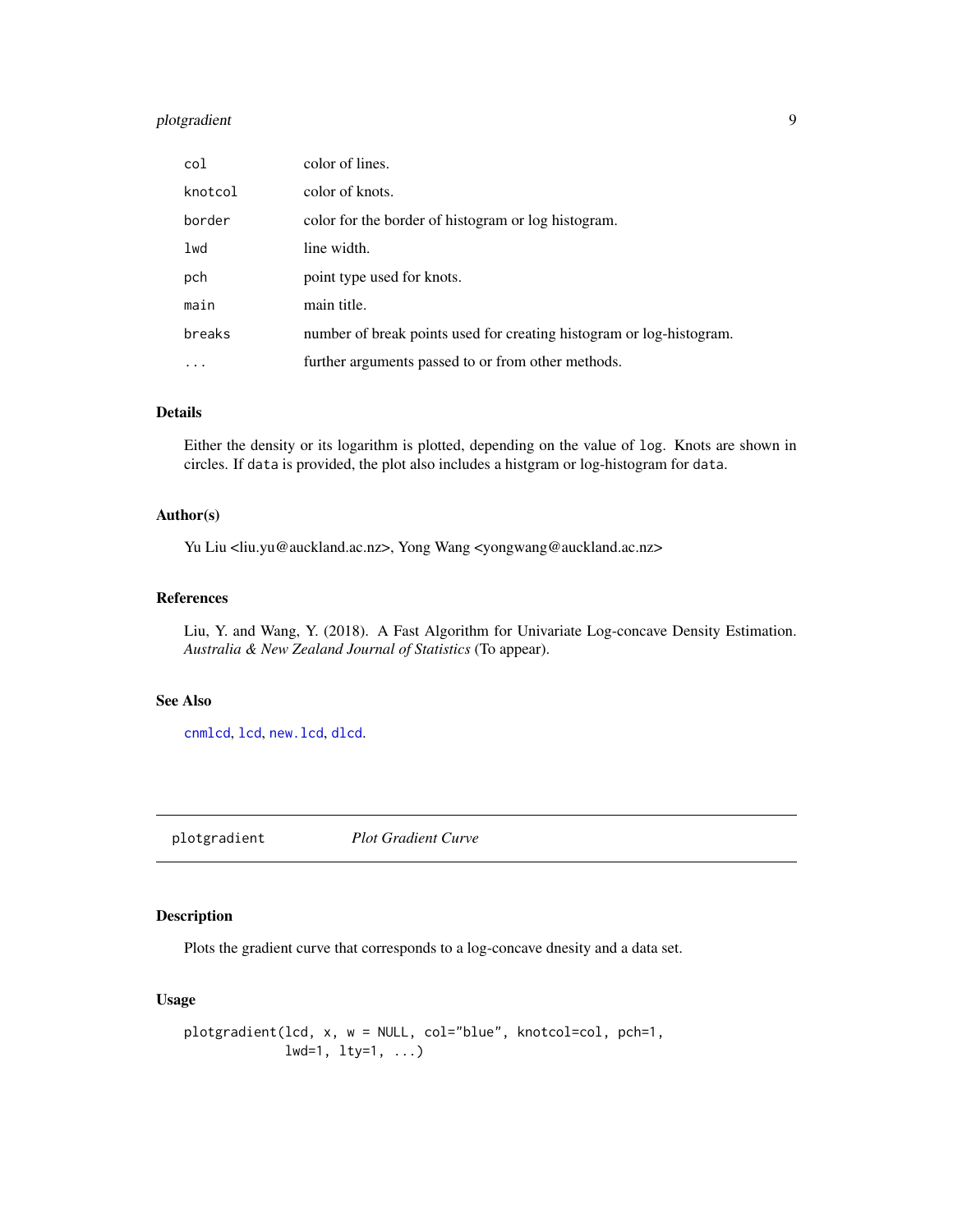<span id="page-9-0"></span>10 x.weight

#### Arguments

| 1 <sub>cd</sub> | an object of class 1cd.                                                                                          |
|-----------------|------------------------------------------------------------------------------------------------------------------|
| X               | a vector storing the observations.                                                                               |
| W               | a vector of frequencies (weights) of values stored in x. If $w = NULL$ , $w = 1$ is used<br>for each value in x. |
| col             | color of lines.                                                                                                  |
| knotcol         | color of knots.                                                                                                  |
| pch             | point type for knots.                                                                                            |
| lwd             | width for the gradient curve.                                                                                    |
| lty             | line type for the gradient curve.                                                                                |
| $\cdots$        | further arguments passed to or from other methods.                                                               |

#### See Also

[cnmlcd](#page-1-1), [lcd](#page-2-1), [new.lcd](#page-6-1), [x.weight](#page-9-1).

#### Examples

```
data(logreturn)
r = cnmlcd(logreturn)
plot(r$lcd, logreturn) # Density
plotgradient(r$lcd, logreturn) # Gradient
```
<span id="page-9-1"></span>x.weight *Compute Weights of Distinct Observed Values*

#### Description

Finds frequencies of unique observed values.

#### Usage

x.weight(x)

#### Arguments

| observations for which frequencies (or weights) of unique values are to be found. |
|-----------------------------------------------------------------------------------|
|                                                                                   |

#### Value

| X | vector of distinct and sorted observations. |  |
|---|---------------------------------------------|--|
| W | vector of observation weights.              |  |

#### Examples

x.weight(c(5:1,1,3))